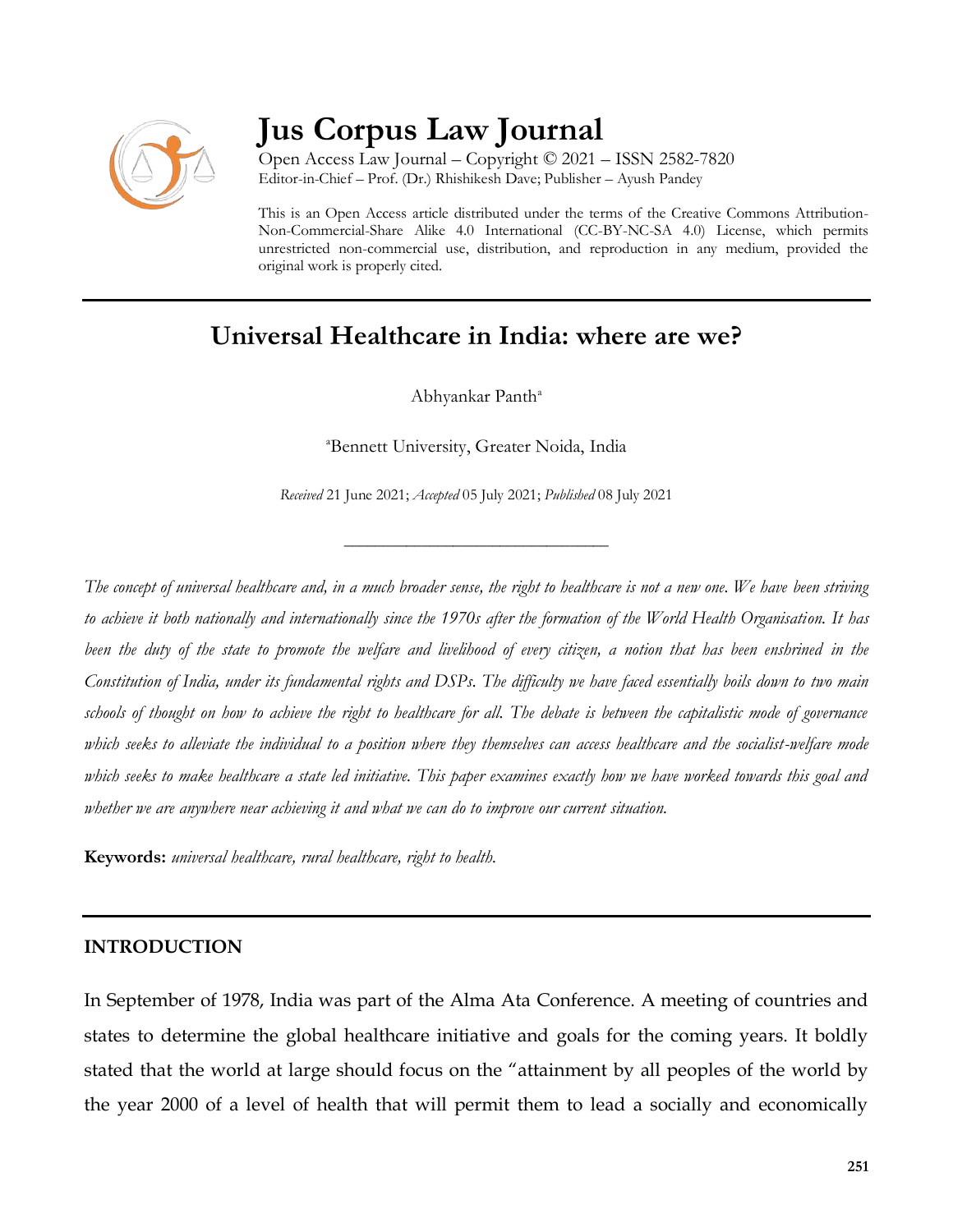productive life"<sup>1</sup> . Now of course we have not attained this to its complete fruition, but significant steps have been taken to improve the general livelihood of the peoples of India. There is still, however, much to be done in terms of securing the right to health for all the peoples of India. To begin with, we need to examine what health means in a broad sense, so we know what it is we are trying to achieve.

### **The World Health Organisation's constitution states:**

"Health is a state of complete physical, mental and social well-being and not merely the absence of disease or infirmity. The enjoyment of the highest attainable standard of health is one of the fundamental rights of every human being without distinction of race, religion, political belief, economic or social condition."<sup>2</sup>

After India gained independence, it was largely committed to providing its citizens with quality education and healthcare, and the establishment of a welfare state, however as time passed the complexities of the situation widened along with a rapidly growing population<sup>3</sup>. India began to adopt a neo capitalistic approach that prioritised a 'horse and oats' approach, where the focus was on developing growth in the economy so that individuals in the state could provide for themselves<sup>4</sup>. This particular theory focused on concentrated points of wealth, with the belief that it would eventually spill over to the rest of society, it is commonly referred to as the 'trickle-down theory. This was a drastic shift from attempting to create a welfare state as it prioritised economic growth rather than policy planning to ameliorate the conditions of the rural sector. What happened was a growth of the economy from a rate of 2.8 percent in the 1960s to 5.7 percent in the 1980s<sup>5</sup>. The issue was that this growth was concentrated in metropolitan areas and rural areas were overlooked.

 $\overline{\phantom{a}}$ <sup>1</sup> World health organization, 'Declaration of Alma-Ata' (*World Health Organisation*, September

<sup>1978)</sup> [<https://www.who.int/docs/default-source/documents/almaata-declaration-en.pdf?sfvrsn=7b3c2167\\_2>](https://www.who.int/docs/default-source/documents/almaata-declaration-en.pdf?sfvrsn=7b3c2167_2) accessed 12 June 2021

<sup>2</sup> World health organization, 'Constitution of The World Health Organisation' (*World Health Organisation*, October 2006) [<https://www.who.int/governance/eb/who\\_constitution\\_en.pdf>](https://www.who.int/governance/eb/who_constitution_en.pdf) accessed 12 June 2021

<sup>3</sup> Imrana Qadeer, 'Healthcare Systems in Transition III India, Part I' [1999] 22(1) Journal of Public Health Medicine 25-32

<sup>4</sup> *Ibid*

<sup>5</sup> *Ibid*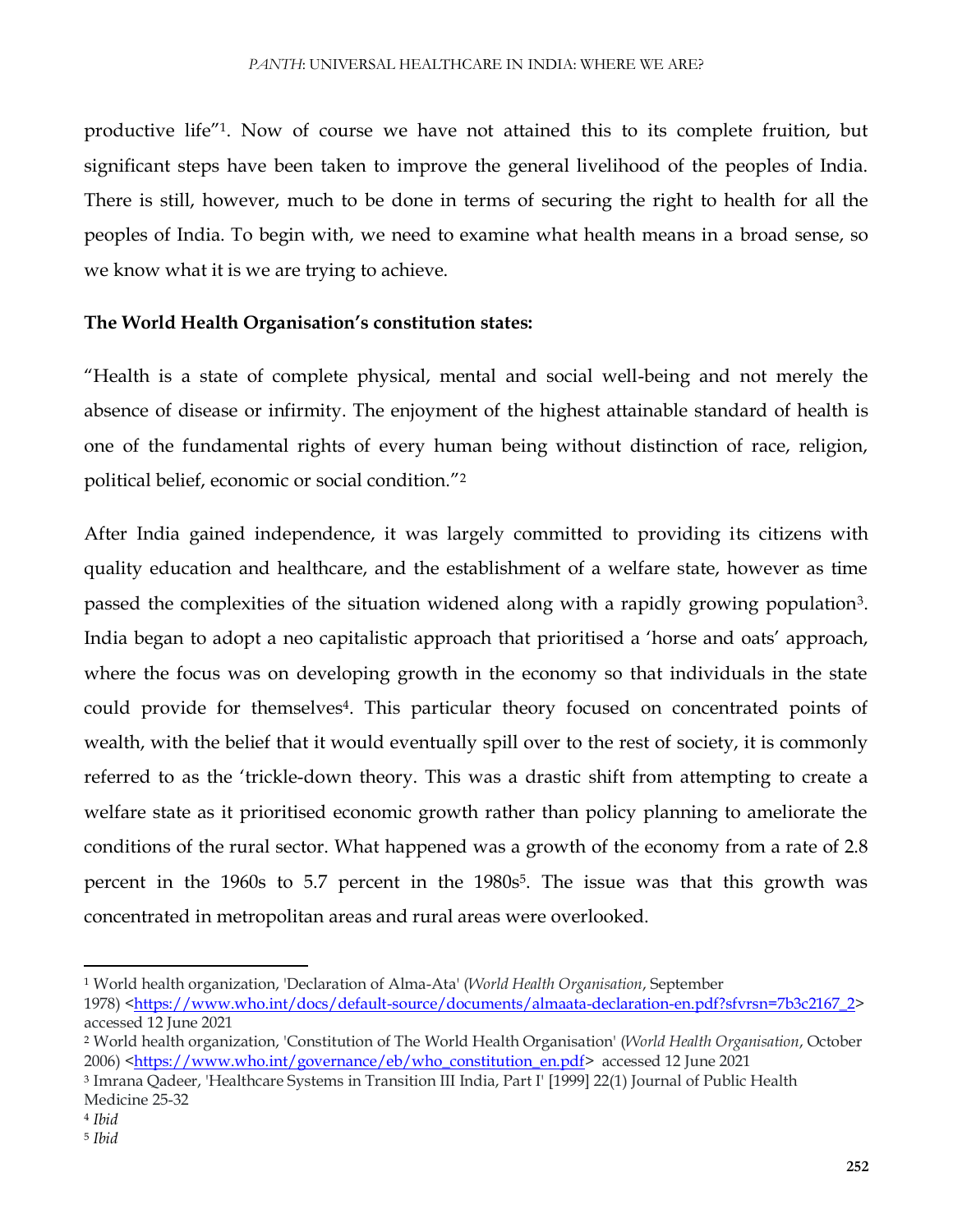#### **THE EMERGENCY**

Then in 1976 when the National Emergency was declared, more forceful methods were adopted to deal with the national healthcare crisis, specifically relating to population control<sup>6</sup>. The government focused on forced sterilization as a method to control population growth without regard to an individual's own choice. This was a clear violation of Article 21, as has been recently reaffirmed in the case of *Devika Biswas v. Union of India & Others<sup>7</sup>* . This reactionary response has largely been the reason for the lack of policy and infrastructure in the Indian healthcare system. Coupled with the move to capitalistic economic models it only served to further alienate the rural sector of the population. What is surprising is that during the 1980s India experienced an unprecedented level of development regarding primary healthcare, abiding by most of the standards set by the WHO. It established many Primary Healthcare Centres (PHCs) which allowed treatment to be given to a larger number of people<sup>8</sup> .

Post the 1980s the private sector of healthcare began to dominate the field and policies were enacted in accordance with their standards. This created a rift between the upper and middle class, and the lower middle and poverty-stricken classes<sup>9</sup>. This in turn led to a major shift in medical research which focused on high-end healthcare with advances in technology, while the diseases in the rural sector were largely ignored. There was a dip in communicable diseases but not a complete eradication, so diseases like malaria and polio still plagued the rural population, many of which persist today<sup>10</sup>. By further alienating the lower classes leads to a compromised workforce and has a detrimental effect on productivity<sup>11</sup>. All of which inadvertently affect the overall economy and quality of life in the country.

#### **HEALTH IN INDIA**

 $\overline{\phantom{a}}$ 

*Pennsylvania*, 2002) [<https://www.sas.upenn.edu/~dludden/WaterborneDisease3.pdf>](https://www.sas.upenn.edu/~dludden/WaterborneDisease3.pdf) accessed 14 June 2021 <sup>11</sup> Robert Rubin, 'Why Hurting The Poor Will Hurt The Economy' (*Washington* 

<sup>6</sup> *Ibid*

<sup>7</sup> *Devika Biswas v Union of India & Ors* AIR 2016 SC 4405

<sup>8</sup> Qadeer (n 3)

<sup>9</sup> *Ibid*

<sup>10</sup> Ashok Patil and others, 'Current Health Scenario in Rural India' (*University of* 

*Post*, 2017) [<https://www.washingtonpost.com/opinions/the-anti-poverty-programs-congress-wants-to-cut-are](https://www.washingtonpost.com/opinions/the-anti-poverty-programs-congress-wants-to-cut-are-crucial-to-the-economy/2017/03/10/5359b7e0-0509-11e7-b1e9-a05d3c21f7cf_story.html)[crucial-to-the-economy/2017/03/10/5359b7e0-0509-11e7-b1e9-a05d3c21f7cf\\_story.html>](https://www.washingtonpost.com/opinions/the-anti-poverty-programs-congress-wants-to-cut-are-crucial-to-the-economy/2017/03/10/5359b7e0-0509-11e7-b1e9-a05d3c21f7cf_story.html) accessed 14 June 2021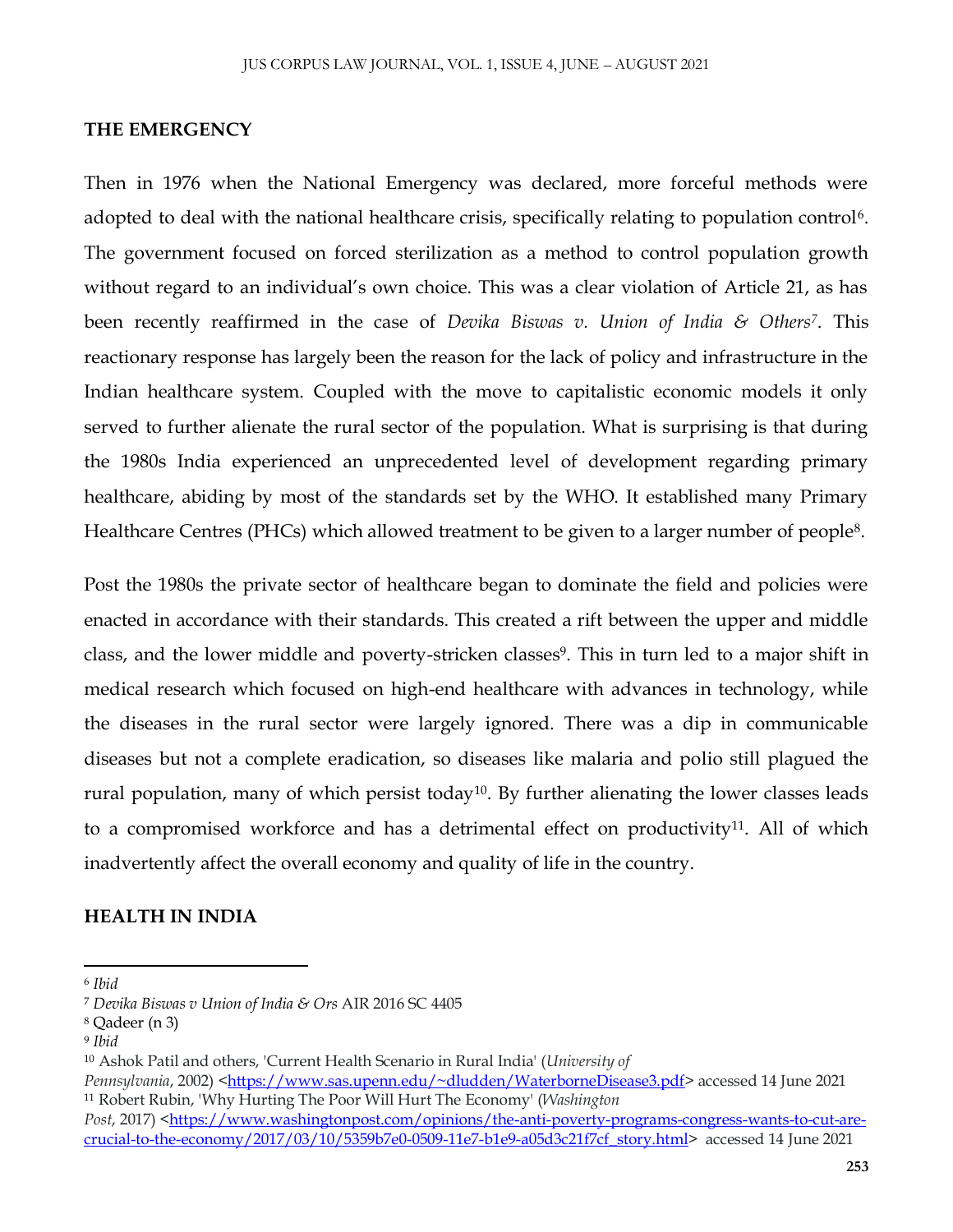The WHO's definition of health is a good framework, but it lacks specificity and clear outlines which would be important for a state when framing policies. Therefore, the concept has been debated in courts, whether the right to healthcare and in a much larger sense life, simply means the preservation of life or something more. In the case of *Kharak Singh v. State of Uttar Pradesh,* it was J Subba Rao who reiterated that "By the term 'life' as here used something more is meant than mere animal existence"*<sup>12</sup>*. The right to life and the right to healthcare are inseparable concepts for to deny the latter would mean to deny the former. This would be a constitutional violation of one of the most sacred of fundamental rights, Article 21. This notion was concretized in the case of *Paschim Bangal Khet Mazdoor Society v. State of West Bengal* where the court stated that "Failure on the part of the government hospital to provide timely medical treatment to a person in need of such treatment results in violation of his right to life guaranteed under Article 21"13. In the Indian context of a right to healthcare Article 21 must be read with Article 47, a directive state policy that makes it the duty of the government to improve the standard of living and the wellbeing, and health of all the citizens of India<sup>14</sup>.

There were a few ways in which the government tried to do this post the 1990s, mainly the implementation of the Compulsory Rural Medical Scheme (CRMS) and the Bachelor in Rural Medicine and Surgery (BRMS). Both of which were met with some resistance from the Indian Medical Association and medical students, and both having been rejected. The CRMS was contended to be a violation of the students' right under Article 19(1)(g) the freedom to carry out any profession within the republic of India15. They further contend that the issues that rural areas face are a product of systemic issues and that the CRMS scheme will not help alleviate these problems<sup>16</sup>. The BRMS on the other hand has been met with some resistance by the IMA, namely that it would authorize ill equipped individuals to practice allopathic medicine17. Internationally however similar schemes to the BRMS have been an astounding

 $\overline{a}$ 

<sup>12</sup> *Kharak Singh v State of Uttar Pradesh* AIR 1963 SC 1295

<sup>13</sup> *Paschim Bangal Khet Mazdoor Society v State of West Bengal* AIR 1996 SC 2426

<sup>14</sup> Constitution of India, art 47

<sup>15</sup> Karthy Nair & Pallavi Sharma, 'Delivering the Right to Health to the Rural Sector' (2011) 4 NUJS L Rev 391

<sup>16</sup> *Ibid*

<sup>17</sup> *Ibid*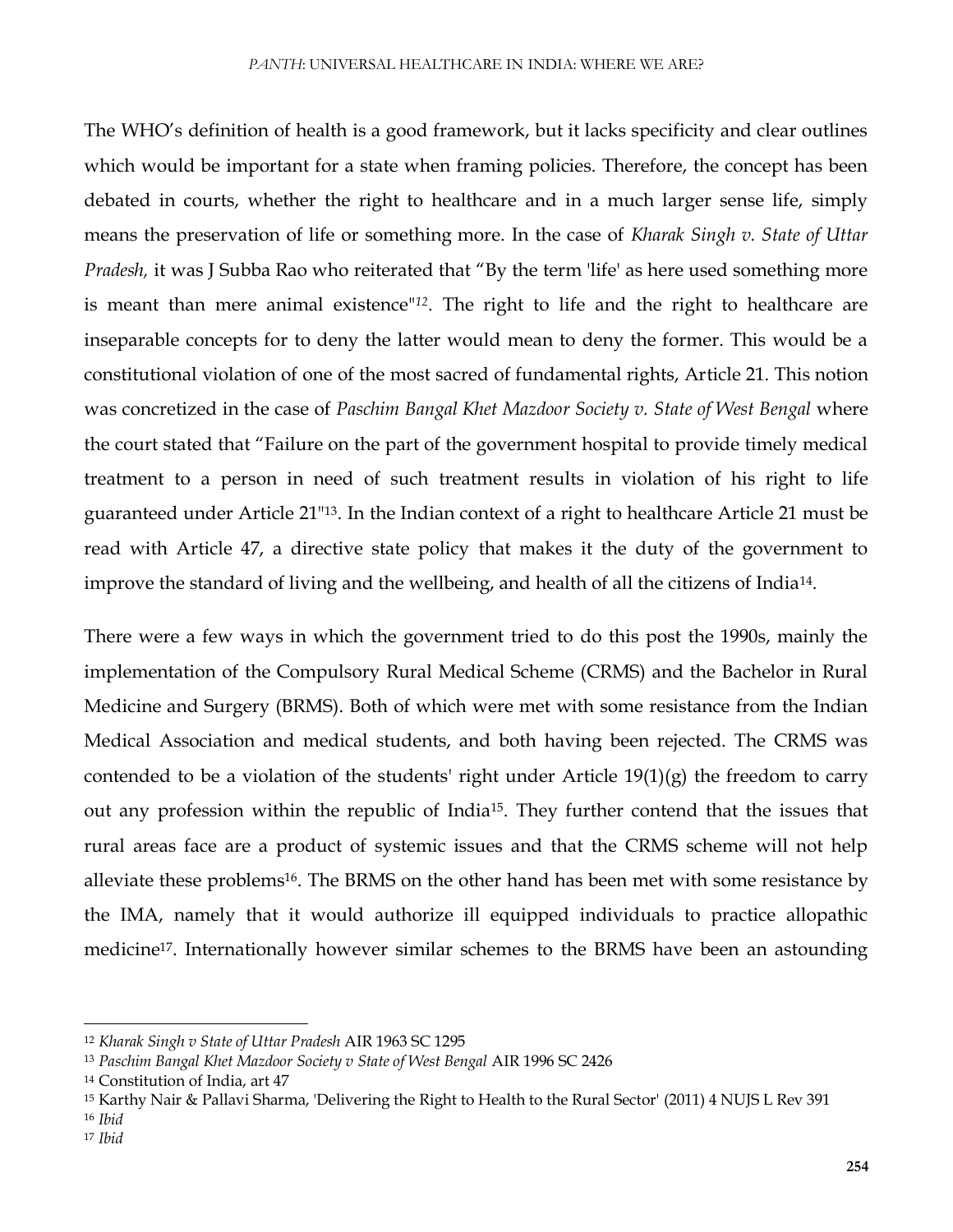success<sup>18</sup>. Yet the government still seems intent on implementing such schemes as it seems to be our best shot at tackling the inadequacies of healthcare in the rural sector<sup>19</sup>.

The contention regarding the BRMS course is influenced perhaps by a conflict between allopathy and Ayurveda. It is no surprise that Ayurveda is a large field in India, and many individuals preach its benefits<sup>20</sup>. The concern for many including the IMA is that with the rise in popularity of Ayurveda, the faith in western medicine declines. This in turn leads to the authorization of unscientific and at times dangerous procedures<sup>21</sup>. This becomes an issue when certain situations that require specific treatment do not get the treatment they need, and loss of life can ensue as a result. Ayurveda certainly has some benefits and it shares some principles with western medicine, it is, however, woefully unequipped to deal with all the complexities of the modern medical world.

Another important and good policy that has recently been implemented is the National Commission for Allied, Healthcare Professions Bill. What this bill does is seek to establish a control body that monitors the quality of education and healthcare in the medical field. It also requires that this controlling body would research into effective policies and recommend them to the centre and the state22. It also demands registration for practice, which would improve accountability. Apart from this, compulsory rural service is being demanded from doctors in some states<sup>23</sup>. Some healthcare experts are also demanding that senior doctors are also

 $\overline{\phantom{a}}$ 

<sup>18</sup> KK Sharma, 'China's unique body of barefoot doctors evolve a cure for most ills' (*Indiatoday*, 2015) [<https://www.indiatoday.in/magazine/special-report/story/19780615-chinas-unique-body-of-barefoot](https://www.indiatoday.in/magazine/special-report/story/19780615-chinas-unique-body-of-barefoot-doctors-evolve-a-cure-for-most-ills-818589-2015-01-16)[doctors-evolve-a-cure-for-most-ills-818589-2015-01-16>](https://www.indiatoday.in/magazine/special-report/story/19780615-chinas-unique-body-of-barefoot-doctors-evolve-a-cure-for-most-ills-818589-2015-01-16) accessed 14 June 2021

<sup>19</sup> Aarti Dhar, 'Barefoot Doctors' (*The Hindu*, 12 May 2013)

[<sup>&</sup>lt;https://www.thehindu.com/news/national/barefoot-doctors/article4707107.ece>](https://www.thehindu.com/news/national/barefoot-doctors/article4707107.ece) accessed 14 June 2021 <sup>20</sup> PricewaterhouseCoopers, '77 percent Indian Households use Ayurvedic Products' (*Economic Times*, Nov 23, 2018) [<https://economictimes.indiatimes.com/industry/healthcare/biotech/healthcare/77-percent-indian](https://economictimes.indiatimes.com/industry/healthcare/biotech/healthcare/77-percent-indian-households-use-ayurvedic-products-pwc-report/articleshow/66773295.cms?from=mdr)[households-use-ayurvedic-products-pwc-report/articleshow/66773295.cms?from=mdr>](https://economictimes.indiatimes.com/industry/healthcare/biotech/healthcare/77-percent-indian-households-use-ayurvedic-products-pwc-report/articleshow/66773295.cms?from=mdr) accessed 14 June 2021

<sup>21</sup> Press Trust of India, 'IMA announces petition movement against govt's move allowing ayurveda doctors to perform surgery' (*The Hindu*, 14 February 2021) [<https://www.thehindu.com/news/national/ima-announces](https://www.thehindu.com/news/national/ima-announces-petition-movement-against-govts-move-allowing-ayurveda-doctors-to-perform-surgery/article33834861.ece)[petition-movement-against-govts-move-allowing-ayurveda-doctors-to-perform-surgery/article33834861.ece>](https://www.thehindu.com/news/national/ima-announces-petition-movement-against-govts-move-allowing-ayurveda-doctors-to-perform-surgery/article33834861.ece) accessed 15 June 2021

<sup>22</sup> Press Trust of India, 'Parliament passes National Commission for Allied, Healthcare ' (*Times of India*, 24 March, 2021) [<https://timesofindia.indiatimes.com/india/parliament-passes-national-commission-for-allied-healthcare](https://timesofindia.indiatimes.com/india/parliament-passes-national-commission-for-allied-healthcare-professions-bill/articleshow/81675682.cms)[professions-bill/articleshow/81675682.cms>](https://timesofindia.indiatimes.com/india/parliament-passes-national-commission-for-allied-healthcare-professions-bill/articleshow/81675682.cms) accessed 15 June 2021

<sup>23</sup> Mustafa Plumber, 'Compulsory Rural Service: Karnataka High Court Issues Notice On MBBS Graduates' Plea Against Govt Notification ' (*Live Law*, 16 June 2021) [<https://www.livelaw.in/news-updates/compulsory-rural-](https://www.livelaw.in/news-updates/compulsory-rural-service-karnataka-high-court-issues-notice-on-mbbs-graduates-plea-against-govt-notification-175811)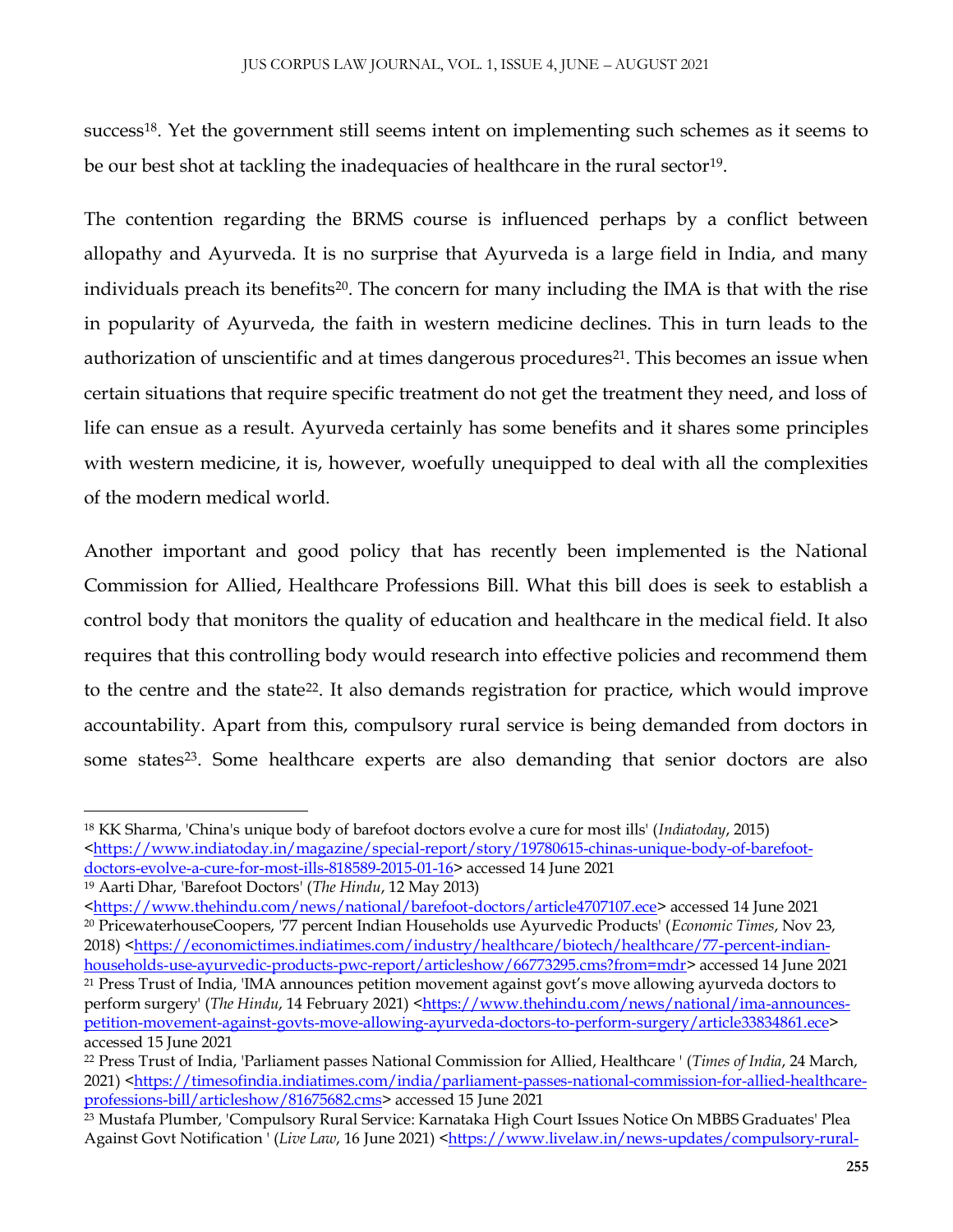required to serve in rural areas for a period of time or their licenses would be revoked<sup>24</sup>. This specific idea will need a lot of refinement as it demands service from professionals who have spent years researching and working in their fields and may be less able to adapt to rural situations especially if it implies taking a significant pay cut.

#### **WHAT WE SHOULD BE FOCUSING ON**

 $\overline{a}$ 

A universal healthcare policy is necessary for several reasons. First, it is integral to a preventative method of healthcare, the more that we can prevent disease and deterioration the more we increase wellbeing<sup>25</sup>. Second, it puts less of a strain on society, economically and socially, there are numerous diseases that are still undiscovered by the world, and having a concrete healthcare system that can reach every member of society is vitally important to combat them<sup>26</sup>. Finally, it also prevents people who have been detrimentally impacted by medical expenses from going into poverty because of this<sup>27</sup>.

Moving on to what it is exactly that we can do in order to improve the overall healthcare of the country. First is an increase in the budget allocated to healthcare, in 2020 it was 1.1 percent of the GDP28. This actually decreased in terms of a percentage of the total GDP in 2021, from 1.1 percent to 0.34 percent of the total GDP<sup>29</sup>. It is recommended that the budget be increased to 25

[service-karnataka-high-court-issues-notice-on-mbbs-graduates-plea-against-govt-notification-175811>](https://www.livelaw.in/news-updates/compulsory-rural-service-karnataka-high-court-issues-notice-on-mbbs-graduates-plea-against-govt-notification-175811) accessed 17 June 2021

<sup>24</sup> Garima, 'All MMBS Doctors Should Do Compulsory 3-Year Rural Service' (*Medical Dialogues*, 16 March 2021) [<https://medicaldialogues.in/news/health/doctors/all-mbbs-doctors-should-do-compulsory-3-year-rural](https://medicaldialogues.in/news/health/doctors/all-mbbs-doctors-should-do-compulsory-3-year-rural-service-violation-should-lead-to-deregistration-ban-on-medical-practice-parliamentary-committee-75576)[service-violation-should-lead-to-deregistration-ban-on-medical-practice-parliamentary-committee-75576>](https://medicaldialogues.in/news/health/doctors/all-mbbs-doctors-should-do-compulsory-3-year-rural-service-violation-should-lead-to-deregistration-ban-on-medical-practice-parliamentary-committee-75576) accessed 17 June 2021

<sup>&</sup>lt;sup>25</sup> United nations, 'Universal Health Coverage' (*United Nations*) [<https://in.one.un.org/task-teams/universal](https://in.one.un.org/task-teams/universal-health-coverage/#:~:text=Universal%20health%20coverage%20(UHC)%20has,go%20to%20school%20and%20learn.)[health-](https://in.one.un.org/task-teams/universal-health-coverage/#:~:text=Universal%20health%20coverage%20(UHC)%20has,go%20to%20school%20and%20learn.)

[coverage/#:~:text=Universal%20health%20coverage%20\(UHC\)%20has,go%20to%20school%20and%20learn.>](https://in.one.un.org/task-teams/universal-health-coverage/#:~:text=Universal%20health%20coverage%20(UHC)%20has,go%20to%20school%20and%20learn.) accessed 17 June 2021

<sup>26</sup> World health organization, 'Zoonotic disease: emerging public health threats in the Region' (*World Health Organization*) [<http://www.emro.who.int/fr/about-who/rc61/zoonotic-diseases.html>](http://www.emro.who.int/fr/about-who/rc61/zoonotic-diseases.html) accessed 18 June 2021 <sup>27</sup> PTI (n 22)

<sup>28</sup> Pavitra Mohan & Sanjana Brahmawar, '8 Ways in Which India's Public Healthcare Can Change for the Better' (*The Wire*, 1 January 2020) [<https://thewire.in/health/primary-healthcare-anganwadi-eggs-workplace-safety](https://thewire.in/health/primary-healthcare-anganwadi-eggs-workplace-safety-womens-health)[womens-health>](https://thewire.in/health/primary-healthcare-anganwadi-eggs-workplace-safety-womens-health) accessed 18 June 2021

<sup>29</sup> Dipa Sinha, 'Explained: Despite Govt Claims, India's Health Budget Only Around 034% of GDP' (*The Wire*, 01 February 2021) [<https://thewire.in/health/primary-healthcare-anganwadi-eggs-workplace-safety-womens](https://thewire.in/health/primary-healthcare-anganwadi-eggs-workplace-safety-womens-health)[health>](https://thewire.in/health/primary-healthcare-anganwadi-eggs-workplace-safety-womens-health) accessed 18 June 2021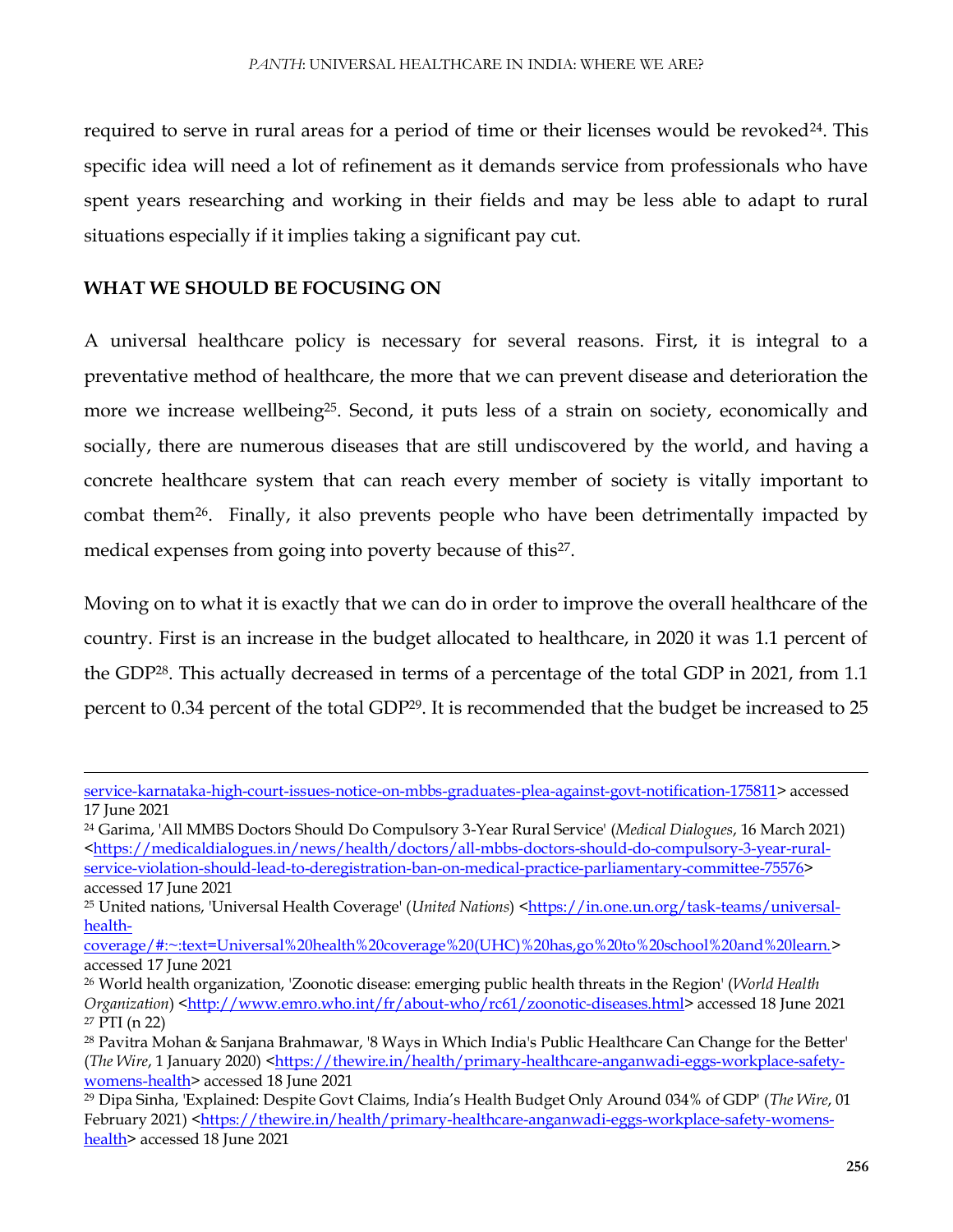percent from the centre and state level<sup>30</sup>. Then there is the renewal of trust between doctors and patients, and especially their families. In recent times this has seen a drastic decrease, leading to violence being committed against doctors on many occasions<sup>31</sup>. Then diet planning and a focus on combatting malnutrition must be prioritized in PHCs and family planning centres, namely that children can avail themselves holistic diets that provide them with the nutrition that they need<sup>32</sup>. Then, primary healthcare centres need to be prioritized, they remain largely underfunded and short-staffed<sup>33</sup>. Insurance companies also can do a lot to alleviate the situation, they need to ensure penetration in the lower classes and poverty-stricken aspects of society<sup>34</sup>. Then of course there needs to be a clear prioritisation on what kinds of healthcare are integral to improving lives. Using other countries like the U.K. and Canada as a framework for this would be a good idea, as they have already managed to universalize healthcare<sup>35</sup>. Then specifically for India, we need to ensure that children and women can avail themselves healthcare and that research into conditions that plague them specifically is funded<sup>36</sup>. Recently deaths in women have seen a huge jump due to NCDs, 60% of all female deaths are attributed to NCDs according to a 2013 study37. Currently, most of our spending is on the Military and Defence<sup>38</sup>. This might seem reasonable, but it cannot be at the cost of the general welfare of the citizens of the country.

## **CONCLUSION**

 $\overline{\phantom{a}}$ 

<sup>30</sup> UN (n 25)

<sup>31</sup> Kanjaksha Ghosh, 'Violence against doctors: A wake-up call' (*NCBI*, August 2018)

[<sup>&</sup>lt;https://www.ncbi.nlm.nih.gov/pmc/articles/PMC6206759/>](https://www.ncbi.nlm.nih.gov/pmc/articles/PMC6206759/) accessed 18 June 2021

<sup>32</sup> UN (n 25)

<sup>33</sup> *Ibid*

<sup>34</sup> Pragya Pranjali, 'How can we improve the present health care system in India' (*Smile Foundation*, 29 June 2018) [<https://www.smilefoundationindia.org/blog/how-can-we-improve-the-present-health-care-system-in-india/>](https://www.smilefoundationindia.org/blog/how-can-we-improve-the-present-health-care-system-in-india/) accessed 18 June 2021

<sup>35</sup> New York State Health Department, 'Foreign Countries with Universal Health Care' (*New York State Health Department*) [<https://www.health.ny.gov/regulations/hcra/univ\\_hlth\\_care.htm>](https://www.health.ny.gov/regulations/hcra/univ_hlth_care.htm) accessed 19 June 2021 <sup>36</sup> George Institute, 'Framing Women's Health Issues in 21st Century India - A Policy Report' (*George Institute*, May 2016) [<https://www.georgeinstitute.org/sites/default/files/framing-womens-health-issues-in-21st](https://www.georgeinstitute.org/sites/default/files/framing-womens-health-issues-in-21st-century-india.pdf)[century-india.pdf>](https://www.georgeinstitute.org/sites/default/files/framing-womens-health-issues-in-21st-century-india.pdf) accessed 19 June 2021 <sup>37</sup> *Ibid*

<sup>38</sup> Times of India, 'Union Budget 2021 explained in 15 charts ' (*Times of India*, 01 February 2021) [<https://timesofindia.indiatimes.com/business/india-business/union-budget-2021-explained-in-15](https://timesofindia.indiatimes.com/business/india-business/union-budget-2021-explained-in-15-charts/articleshow/80631848.cms) [charts/articleshow/80631848.cms>](https://timesofindia.indiatimes.com/business/india-business/union-budget-2021-explained-in-15-charts/articleshow/80631848.cms) accessed 19 June 2021